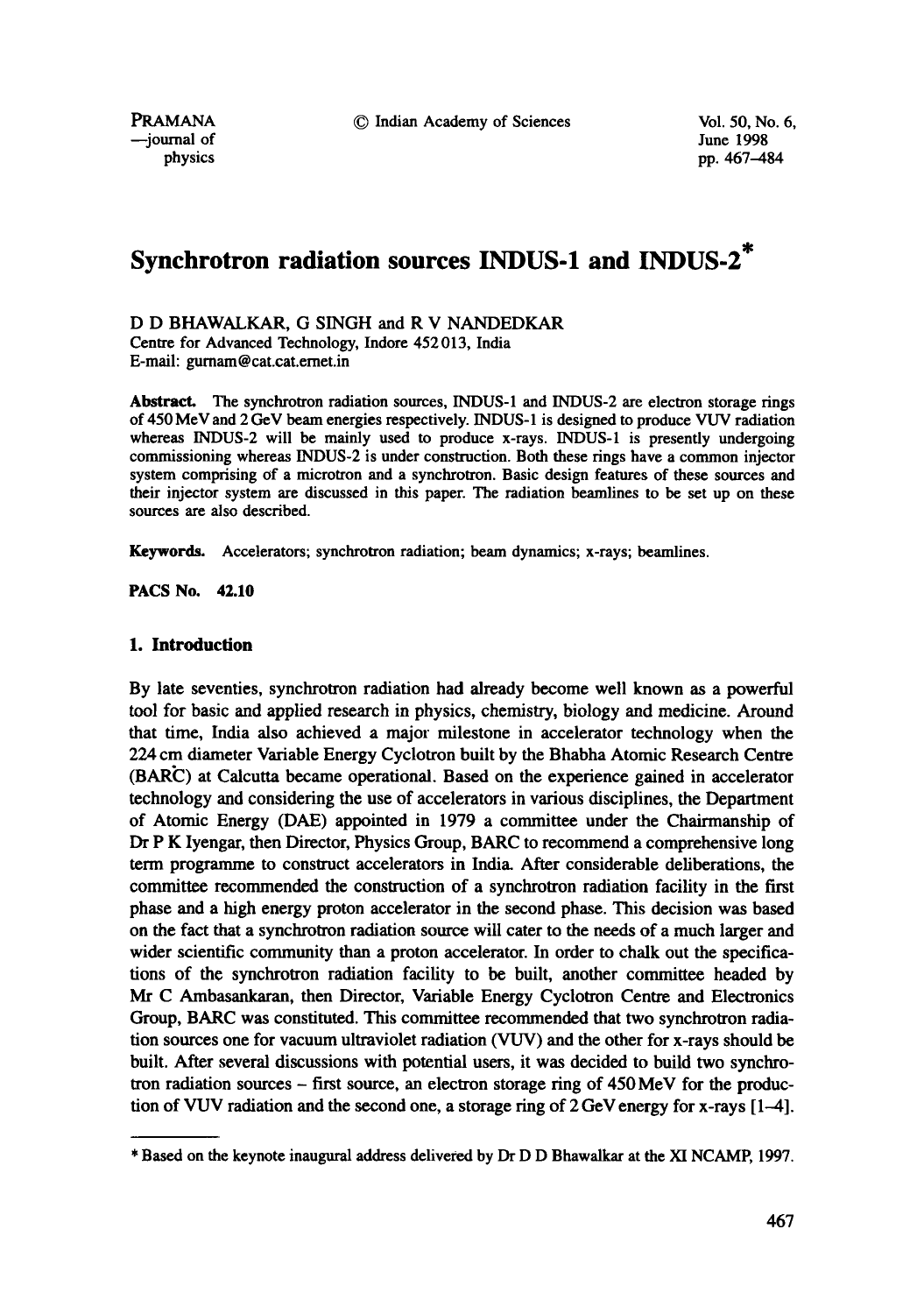

Figure 1. Schematic of synchrotron radiation facility.

These sources were named as INDUS-1 and INDUS-2 respectively. A decision was also taken by the DAE to establish a new research centre named Centre for Advanced Technology (CAT) at Indore to take up the construction of these two synchrotron radiation sources as well as further accelerators in future. It was also decided that the Centre for Advanced Technology will also take up a major programme on developing laser technology.

While planning these sources which are essentially electron storage rings, it was also decided to develop a common injector system for them. This injector system consists of a 20 MeV microtron and a 700 MeV synchrotron. A schematic of the synchrotron radiation facility is shown in figure 1. Many INDUS-2 users require the radiation of wavelength  $1$  Å or shorter. The flux and brightness of the radiation will be significantly higher, if the energy of INDUS-2 is increased to 2.5 GeV. This issue was discussed in the INDUS-2 International Advisory Committee held at CAT in November, 1997 and the committee recommended that the maximiam energy of INDUS-2 be increased to 2.5 GeV. Presently, we are considering the possibility of increasing the beam energy by further increasing the magnetic field of magnets as this would involve minimum changes in the basic design of the storage ring.

The design work of all the accelerators and their subsystems has been carried out at CAT. All the major subsystems and components have been fabricated in the country; majority of them in CAT. In this paper, we discuss the design features and status of the injector system, INDUS-l, INDUS-2 and their beamlines.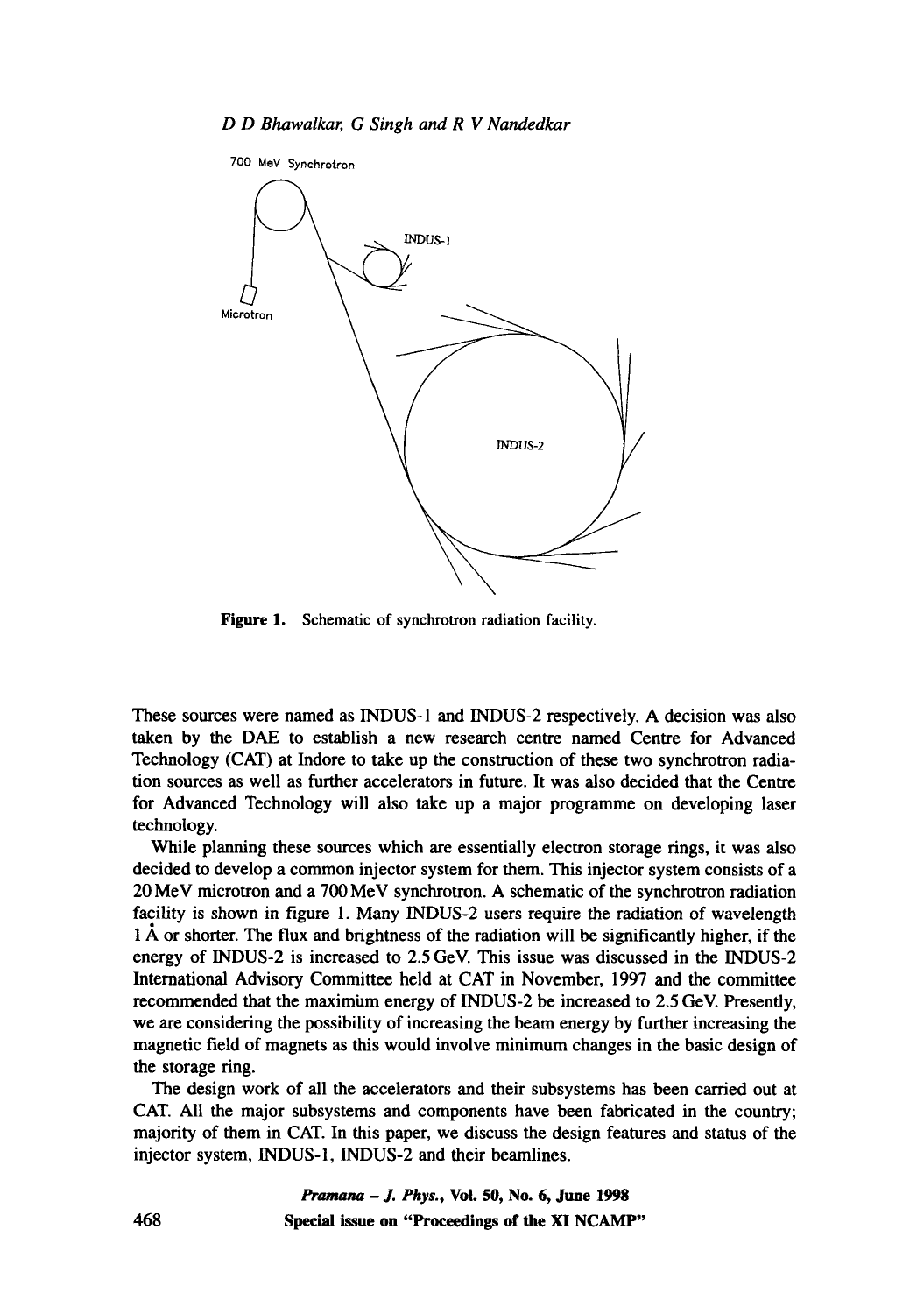# **2. Injector system**

As already stated, the injector system consists of a 20MeV microtron and a 700MeV synchrotron. The synchrotron is designed to accelerate electrons from 20MeV to a maximum energy of 700 MeV at a repetition rate of 1–2 Hz. Electrons are required to be accelerated to 450MeV when they are to be injected into INDUS-1 and to 700MeV when required for injection into INDUS-2. The injector system is shown schematically in figure 2.

# 2.1 *Microtron*

The microtron developed at CAT is of classical type. It is designed to give a 20 MeV electron beam with a current of  $30 \text{ mA}$  in pulses of 1 to  $2 \mu s$  duration at a repetition rate of



Figure 2. Schematic of injector system and INDUS-1.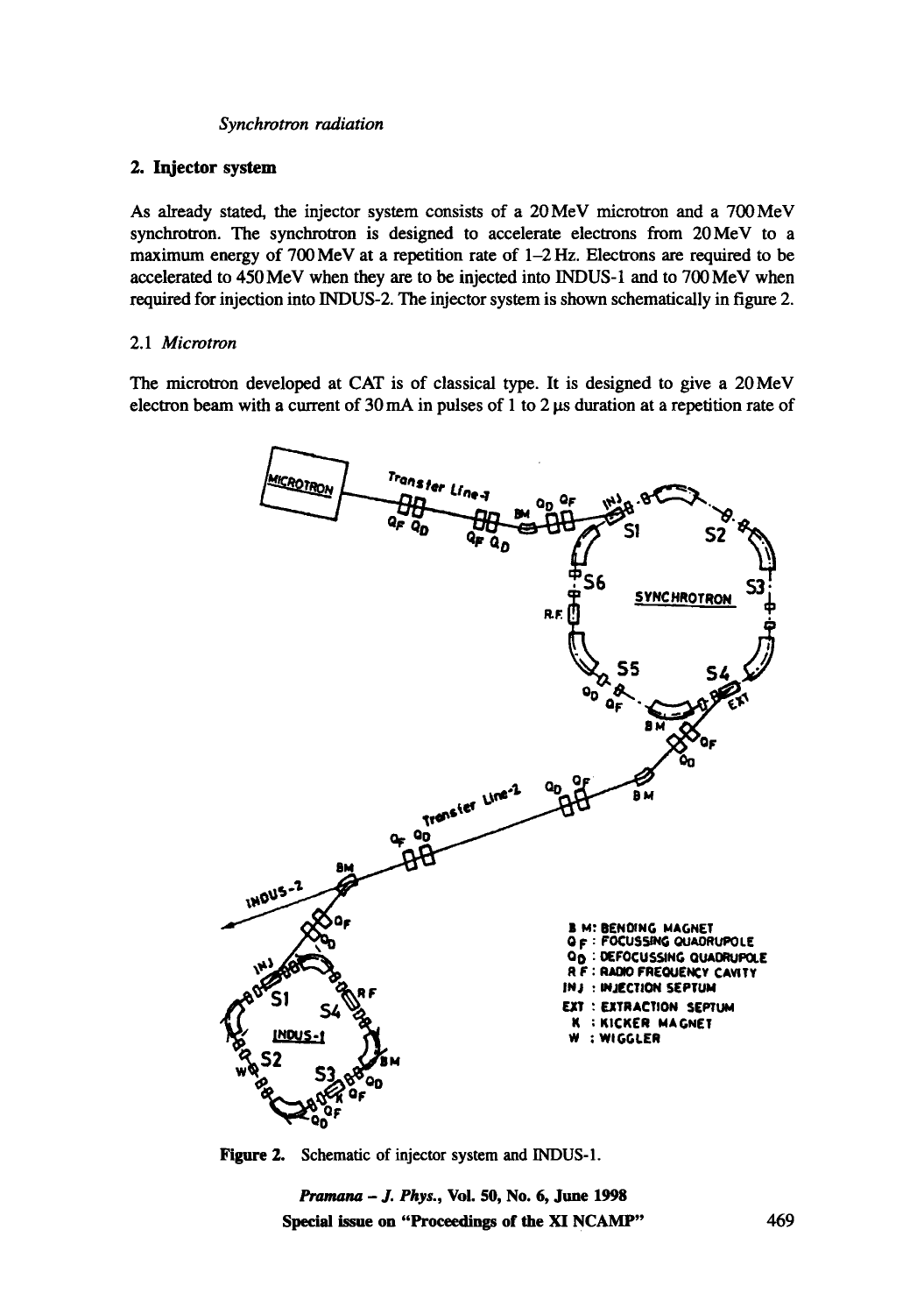



Figure 3. Various pulses for microtron. (Beam current 24 mA at the cursor.)

1 to 3 Hz. The expected emittance of the electron beam from the microtron is  $1\pi$  mm.mrad (horizontal) and  $3\pi$  mm.mrad (vertical) and energy spread is 0.2%. The microtron has a dipole magnet of 1.4m diameter, which produces a nominal field of 1.2KG with a uniformity of 0.2% over a diameter of 0.8 m encompassing 22 orbits of the accelerating electron. The acceleration occurs in a microwave cavity energised by a 5 MW klystron at 2856 MHz. A LaB $_6$  pin of 3 mm diameter mounted in a flat face of the cavity and with a capability to provide peak emission current of more than 3 A is used as an electron emitter. The electrons emitted from the emitter are accelerated to 20 MeV in 22 orbits using the Type 1I injection scheme as discussed by Kapitza and Melekhin [5]. The vacuum in the microtron is better than  $10^{-7}$  mbar.

The microtron was commissioned over three years ago. Since then it has been regularly operated to deliver 20 MeV electrons at a 20-30 mA pulse current. The pulse current is measured by means of a fast current transformer. A typical oscilloscope trace showing the current pulse (TR4A) and other parameters such as forward microwave power, reflected power and emission current is given in figure 3.

## 2.2 *Synchrotron*

The synchrotron has a separated function type magnetic lattice which consists of six super periods, each having a dipole magnet and a focusing and a defocusing quadrupole for tuning the ring. The length of the straight section in the unit cell has been decided on the basis of the space requirement for various components such as kicker magnets, steerers, beam diagnostic devices and vacuum ports. The circumference of this accelerator is 28.44 m. The stability of the orbit at different field strengths of quadrupoles has

> *Pramana - 1. Phys.,* **Vol. 50, No. 6, June 1998 Special issue on "Proceedings of the XI NCAMP"**

470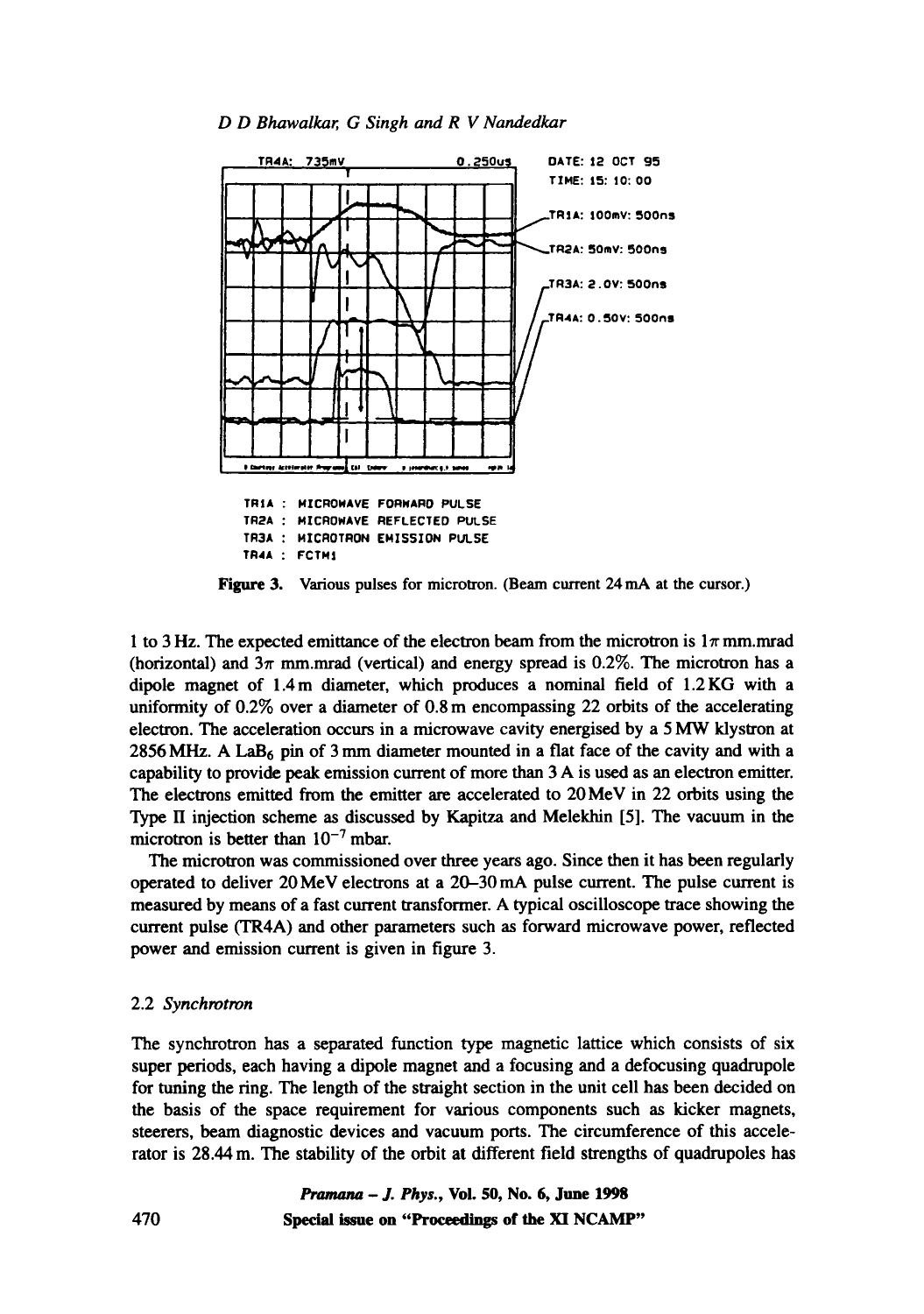been studied and the lattice shows stability over a wide range. From the point of view of injection and extraction, the operating tune point has been chosen to be (2.25, 1.22).

The injection into the synchrotron is carried out with a  $20 \text{ MeV}$  electron beam from the microtron. The beam is transferred to the synchrotron through the transfer line-1 which connects the microtron to the synchrotron. The beam matching requirements at the injection point of the synchrotron have been taken care of by using three quadrupole doublets and a bending magnet in the line. The electrons are injected into the synchrotron by adopting a multiturn injection scheme in which a  $1 \mu s$  long electron beam pulse constitutes 11 turns in the synchrotron. Presently, the electrons are injected at a repetition rate of 1 Hz. The injection scheme involves a compensated orbit bump which is produced by means of three kicker magnets located in the straight sections S 1, \$2 and \$6 indicated in figure 2. The electrons are accelerated in the synchrotron at a rate of  $2000 \,\text{MeV/s}$  by ramping the magnetic field of the dipole magnets, quadrupoles and steering magnets. The additional energy required for acceleration and for compensating the loss due to synchrotron radiation is provided by a radio frequency cavity operating at 31.613 MHz. The accelerated beam circulates in the synchrotron in the form of three bunches having an inter-bunch spacing of 30 ns. The accelerated beam is extracted from the straight section S4 by deflecting it by a fast kicker located in the straight section S2. The rise time of the kicker magnetic field is 45 ns, this allows extraction of two out of three bunches from the



Figure 4. Beam current with dipole field ramp in synchrotron. (Beam current 11 mA at the cursor.)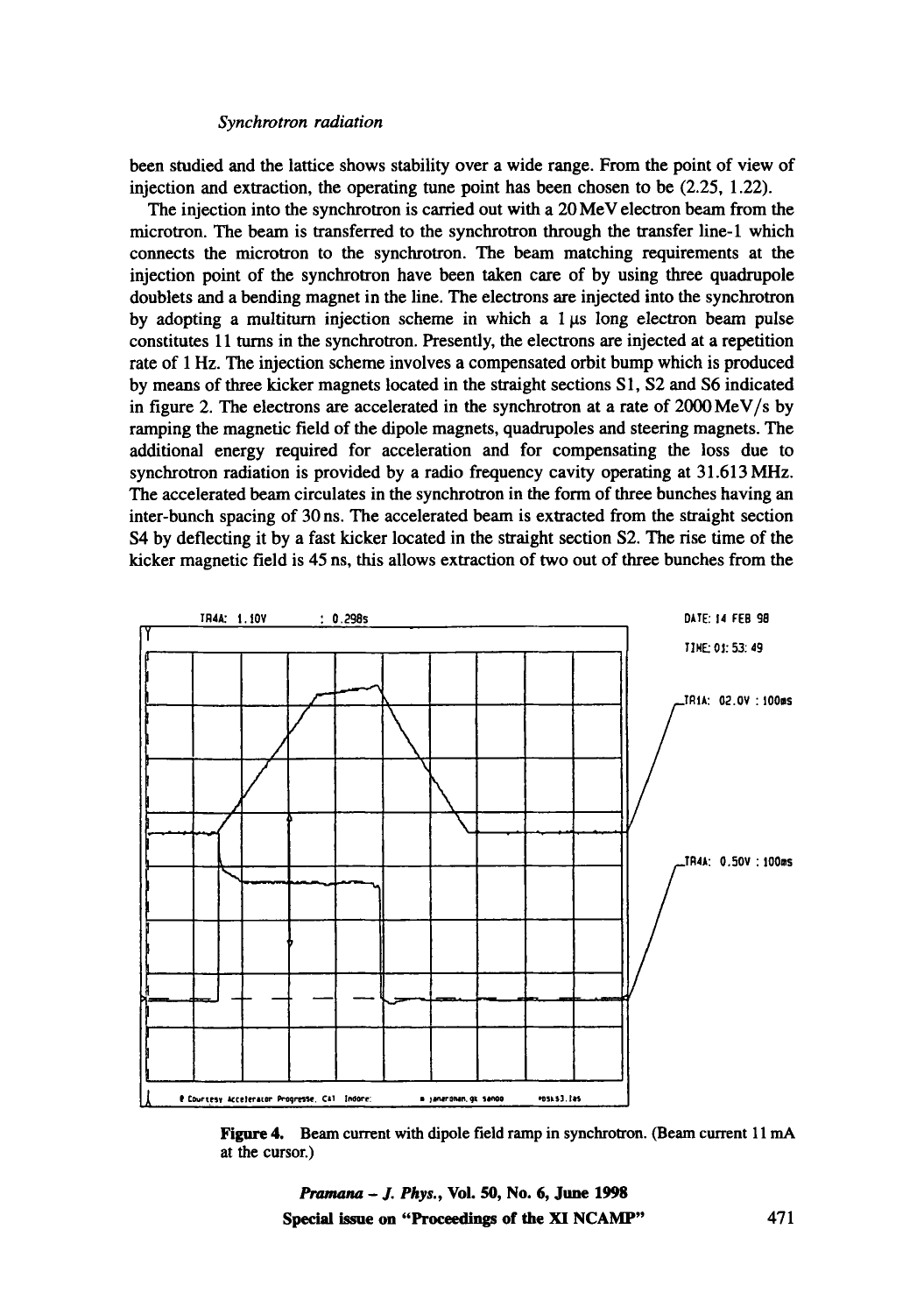## *D D Bhawalkar, G Singh and R V Nandedkar*

synchrotron. The extracted bunches are transferred to the storage ring INDUS-1 through the transfer line-2 (TL-2), which has four pairs of quadrupole doublets and two bending magnets besides several steering magnets. For transferring electrons to INDUS-2, part of the TL-2 will be extended up to the storage ring INDUS-2.

In the synchrotron, the electrons have been accelerated to 450 MeV and the beam current of 11 mA has been achieved at this energy. The current of this magnitude was achieved after making several experiments which involved optimizing the dipole, quadrupole and steering magnet currents in the synchrotron and in the transfer line 1. Figure 4 shows the accelerated current as measured by a DCCT along with the dipole magnet ramp pulse. When the accelerated current became more than 2 mA, experiments were done to extract the beam by varying the extraction magnet current and its triggering time. Two electron bunches out of three bunches are now successfully extracted as envisaged in the design specifications. The extracted electron bunches have been transferred to INDUS-1 storage ring through the TL-2. Presently, studies are being carried out to enhance the accelerated current in the synchrotron.

# 3. INDUS-1

INDUS-1 is a 450 MeV electron storage ring with four bending magnets of field 1.5 Tesla and bending radius of 1 meter. The circumference of the storage ring is 2/3 of the

| Energy                                            | $: 450 \,\mathrm{MeV}$                            |
|---------------------------------------------------|---------------------------------------------------|
| Current                                           | $:100 \,\mathrm{mA}$                              |
| Bending field                                     | : 1.5T                                            |
| Critical wavelength $(l_c)$                       | : 61.38 Å (BM) <sup>*</sup>                       |
|                                                   | : 30.69 Å $(W)^{b}$                               |
| Circumference                                     | $: 18.96 \,\mathrm{m}$                            |
| Typical tune point                                | : 1.88, 1.22                                      |
| Beam emittance $\varepsilon_x$                    | : $7.3 \times 10^{-8}$ m.rad                      |
| $\boldsymbol{\varepsilon}_{\mathbf{y}}$           | : $7.3 \times 10^{-10}$ m.rad                     |
| Electron beam size and divergence                 |                                                   |
| Centre of bending magnet $\sigma_x$ , $\sigma_y$  | $: 0.28, 0.07 \,\mathrm{mm}$                      |
| $\sigma_r$ , $\sigma_r$                           | $: 0.30, 0.01$ mrad                               |
| Centre of Wiggler section $\sigma_x$ , $\sigma_y$ | $: 0.70, 0.03$ mm                                 |
| $\sigma_x$ , $\sigma_y$                           | $: 0.14, 0.03$ mrad                               |
| Photon flux <sup>c</sup>                          | : 7.2 $\times$ 10 <sup>11</sup> (BM) <sup>a</sup> |
|                                                   | : $3.2 \times 10^{12}$ (W) <sup>b</sup>           |
| <b>Brightness<sup>d</sup></b>                     | : $7.2 \times 10^{11}$ (BM) <sup>a</sup>          |
|                                                   | : $3.0 \times 10^{12}$ (W) <sup>b</sup>           |
| Bunch length $\sigma_l$                           | $: 11.3$ cm                                       |
| <b>Beam</b> lifetime                              | $: 1.8$ hours                                     |
| Energy spread                                     | $: 3.86 \times 10^{-4}$                           |
| Revolution frequency                              | : $15.82 \text{ MHz}$                             |
| RE frequency                                      | : $31.613 \,\mathrm{MHz}$                         |
| Harmonic number                                   | : 2                                               |
| Power loss                                        | : 0.36 kW (BM)                                    |
|                                                   | : 0.05 kW (W)                                     |

**Table** 1. Parameters of INDUS-1.

 $^{\circ}$ BM: bending magnet;  $^{\circ}$ W: high field wiggler (3T);  $^{\circ}$ Flux in photons/ s/mrad horz./0.1%BW; <sup>d</sup>Brightness in photons/s/mm<sup>2</sup>/mrad<sup>2</sup>0.1%BW.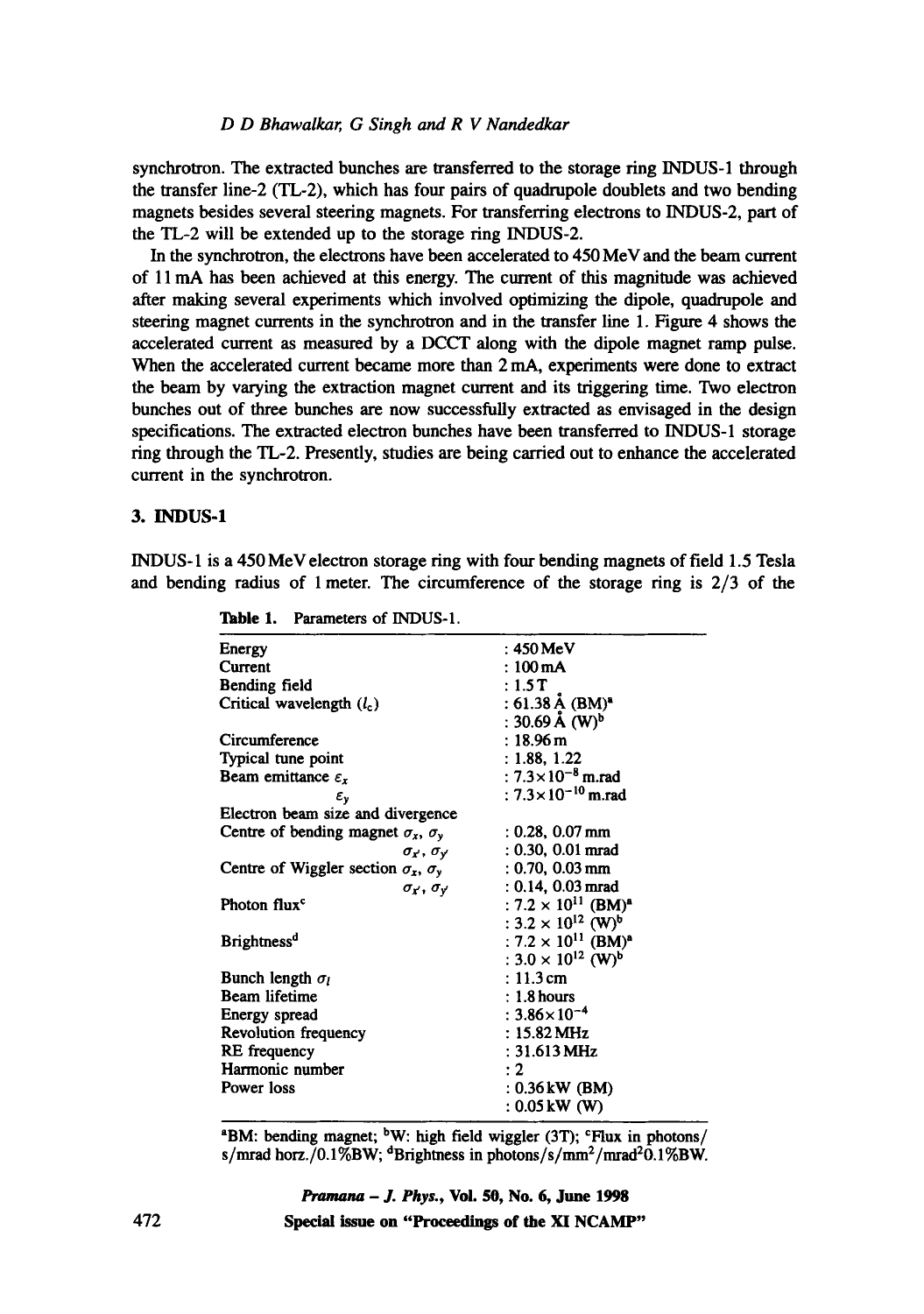circumference of the synchrotron from which electrons will be injected at 450 MeV into the storage ring. The magnetic lattice of the ring consists of four superperiods, each having one dipole magnet with a field index of 0.5 and two doublets of quadrupoles. Each superperiod has a 1.3 m long straight section. Two such straight sections will be used for beam injection. One section accommodates the septum magnet and the other diametrically opposite to it accommodates the injection kicker. A single kicker scheme similar to SOR, Japan will be used for beam injection. Of the remaining two straight sections, one is used for the RF cavity and the other to be used later for a 3 Tesla wiggler.

Besides having a wide tunability, the present lattice also provides a fairly low beam emittance. The chromaticity of the ring will be corrected by installing sextupoles in each straight section. The specifications of INDUS-1 are given in table 1 and the lattice functions are shown in figure 5. The ring has a provision to accommodate a wiggler as mentioned above. The radiation flux and brightness from the bending magnets and wiggler are shown in figure 6. The critical wavelength of radiation from the bending



**Figure 5. Lattice functions of INDUS-I.** 

*Pramana - J. Phys.,* **Vol. S0, No. 6, June 1998 Special issue on "Proceedings of the XI NCAMP"**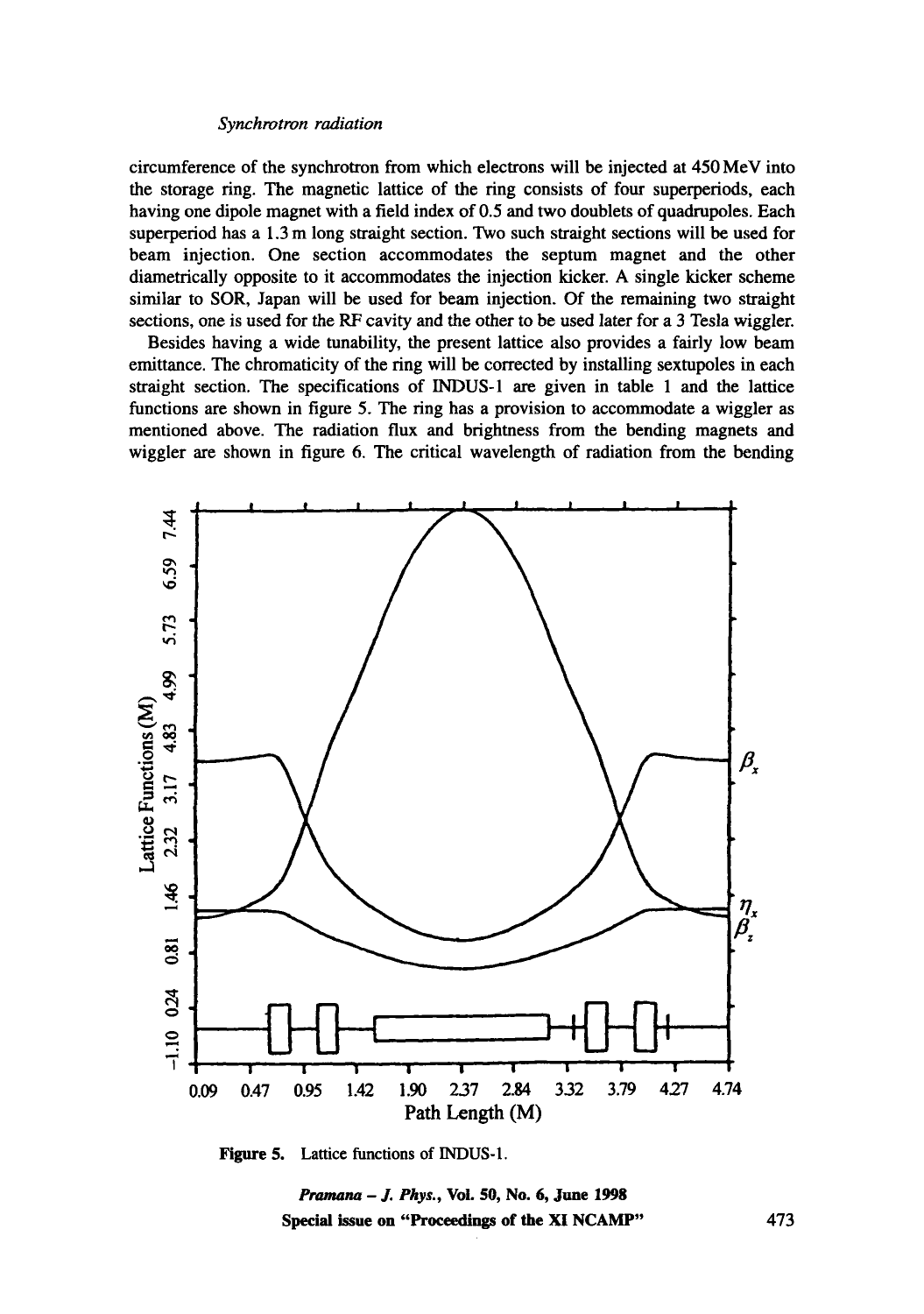

Figure 6. (a) Flux and (b) brightness versus photon wavelength for INDUS-1.

magnets will be 61 A, whereas the wiggler will produce harder radiation having critical wavelength of  $31 \text{ Å}$ .

Presently, the injection kicker is not yet installed in the ring. However, to test the septum and other magnets in the ring, electrons were injected. By varying the current of the magnets, electrons could be circulated for 6 turns. These observations were made with the help of a wall current monitor. The injection kicker will be installed soon and subsequently, trials will be made to accumulate current in the ring.

# 4. INDUS-2

INDUS-2 is a high brightness x-ray source with a beam energy of 2 GeV. It is designed to accommodate a number of insertion devices and therefore an expanded Chasman Green lattice has been chosen and optimized for it. The storage ring consists of 8 unit cells each providing a 4.5 m long straight section. The magnetic structure of the storage ring INDUS-2 is shown in figure 7. Its unit cell has two  $22.5^\circ$  bending magnets, a triplet of quadrupoles for the control of dispersion in the achromat section, two quadrupole triplets for the adjustment of beam sizes in the long straight sections and four sextupoles in the achromat section for the correction of chromaticities. An additional advantage of this lattice is that the two 2 m gaps between the focusing and defocusing quadrupoles in the achromat section provide a lot of space for accommodating beam diagnostic and vacuum devices. The design parameters of the source are given in table 2. A similar structure with a gradient in bending magnets has been adopted for the synchrotron radiation source ELETYRA at Trieste, Italy. Though the gradient has some beneficial effects on the beam optics, we have chosen normal parallel edged magnets to avoid fabricational problems associated with gradient magnets. Of the eight 4.5 m long straight sections, one will be used for beam injection and two for RF cavities and the remaining five for insertion devices. Presently, two wigglers are planned to be installed in the ring. The remaining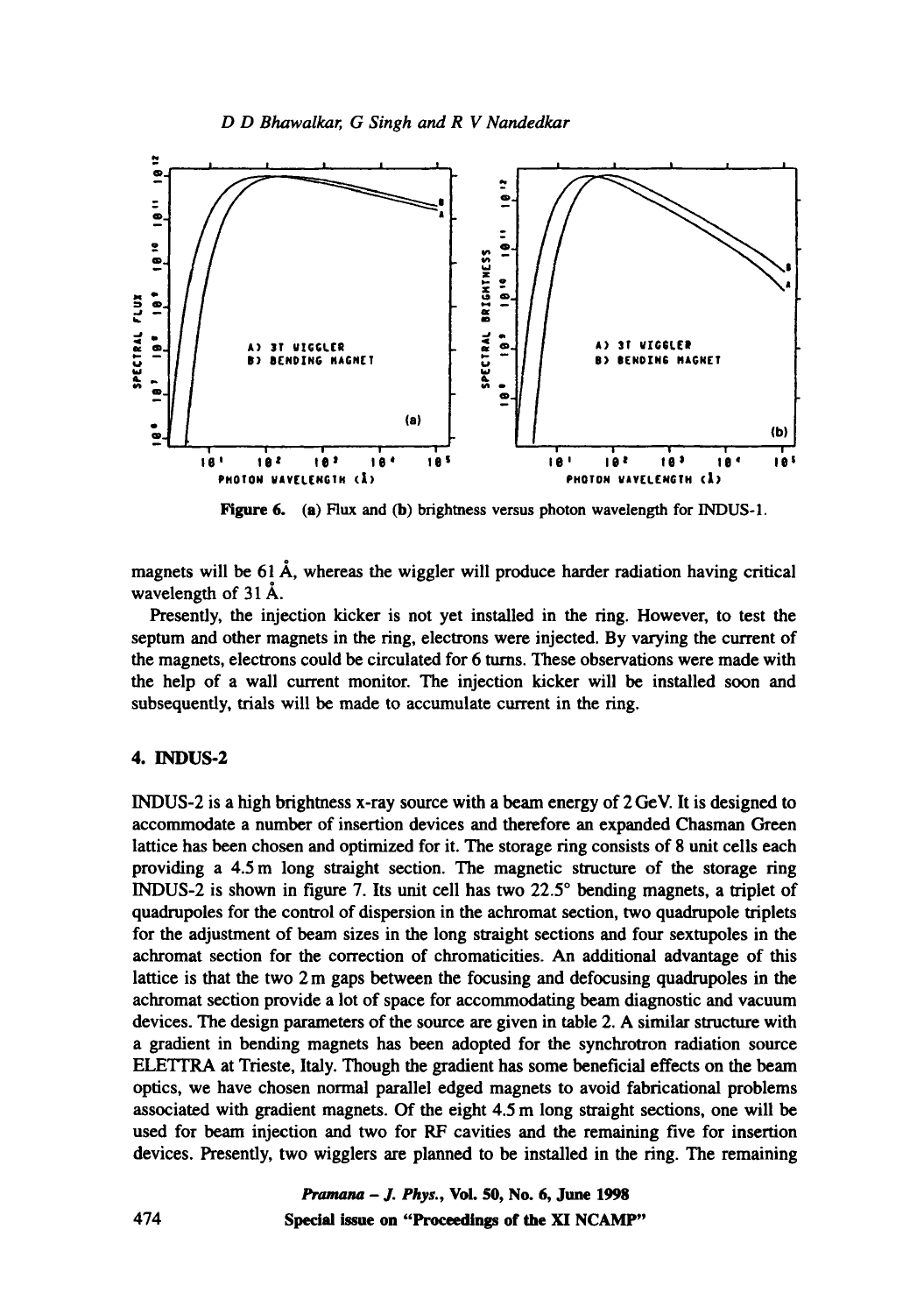

Figure 7. Magnetic structure of INDUS-2. Inset highlights a unit cell with bending magnets (B), quadrupoles (F and D) and sextupoles (S).

three straight sections will remain unused for some time leaving some scope for further development of the machine.

The length of the straight section between the focusing quadrupole and the defocusing quadrupole of the achromat has been adjusted to obtain a good decoupling of beta functions and a small beam emittance. The lattice functions at the tune point (9.2, 5.2) are shown in figure 8 in which a beam emittance of  $3.72 \times 10^{-8}$  m.rad is achieved with zero dispersion in the insertion section. It is found that the emittance can be reduced if one relaxes dispersion in insertion section. For the correction of chromaticities, two families of sextupoles are used per superperiod. Dynamic aperture calculations have been done using computer program RACETRACK [6]. The dynamic aperture in the presence of chromaticity correcting sextupoles is adequate from the considerations of beam injection and beam storage.

The electron beam extracted from the synchrotron will be injected into INDUS-2 through the transfer line-3 (TL-3). Besides part of TL-2, TL-3 consists of 4 FODO cells, two achromatic bends and six independent quadrupoles to match the beam parameters at the injection point of INDUS-2. Total length of TL-3 is  $\sim$  90 metres.

The synchrotron will provide two bunches each around 1 ns long separated from each other by nearly 30 ns at the required energy at a repetition rate of  $1-2$  Hz. After injecting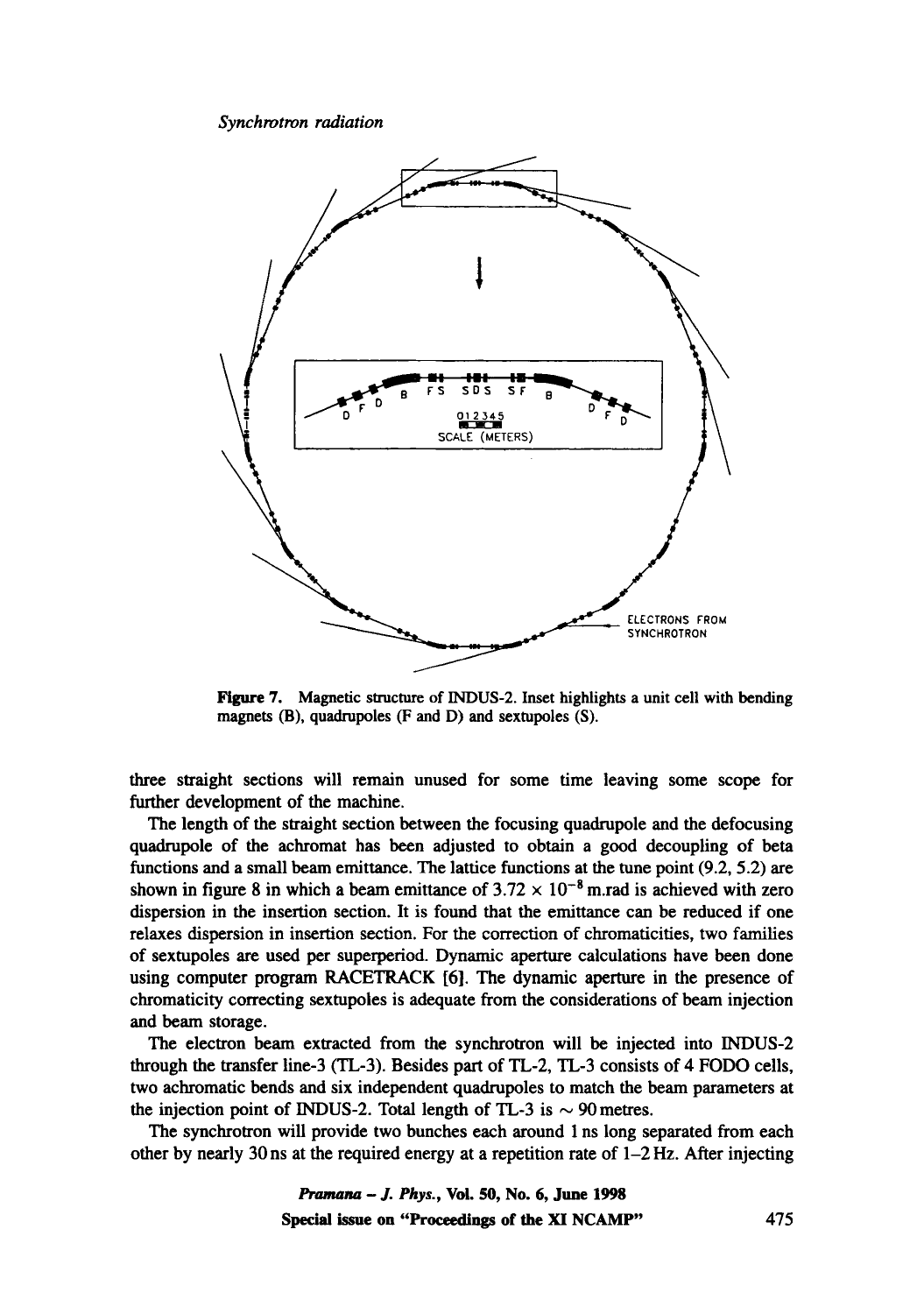## *D D Bhawalkar, G Singh and R V Nandedkar*

| Energy                                              | : 2 GeV                             |
|-----------------------------------------------------|-------------------------------------|
| Current                                             | $: 300 \text{ mA}$                  |
| Bending field                                       | : 1.2T                              |
| Critical wavelength $(l_c)$                         | $: 3.88 \text{ Å}$ (BM)             |
|                                                     | 0.93 Å (Wavelength shifter)         |
|                                                     | : $2.59 \text{ Å } (\text{MW})$     |
| Circumference                                       | : 172.2781 M                        |
| Typical tune point                                  | : 9.2, 5.2                          |
| Beam emittance $\varepsilon_{r}$                    | : $3.72 \times 10^{-8}$ m.rad       |
| $\epsilon_{\mathsf{v}}$                             | : $3.72 \times 10^{-9}$ m.rad       |
| Electron beam size and divergence                   |                                     |
| Centre of bending magnet $\sigma_x$ , $\sigma_y$    | $: 0.187, 0.190 \,\mathrm{mm}$      |
| $\sigma_{x'}, \sigma_{y'}$                          | $: 0.287, 0.050$ mrad               |
| Centre of insertion section $\sigma_x$ , $\sigma_y$ | $: 0.722, 0.086$ mm                 |
| $\sigma_{x}$ , $\sigma_{y}$                         | $: 0.052, 0.043$ mrad               |
| Bunch length $2\sigma_l$                            | $\therefore$ 3.00 cm                |
| Beam lifetime                                       | $: 20.0$ hours                      |
| Energy spread                                       | : $7.2 \times 10^{-4}$              |
| <b>Revolution frequency</b>                         | $: 1.740 \,\mathrm{MHz}$            |
| RF frequency                                        | $: 189.678 \,\mathrm{MHz}$          |
| Harmonic number                                     | : 109                               |
| Power loss                                          | : $76.3 \text{ kW}$ (BM)            |
|                                                     | : 4.3 kW (WSH)                      |
|                                                     | $: 5.2 \, \text{kW} \, (\text{MW})$ |
|                                                     |                                     |

Table 2. Parameters of INDUS-2.

BM: Bending magnet; MW: Multipole Wiggler (1.8T); WSH: Wavelength shifter (5 T).

several pulses at 700 MeV to accumulate 300 mA, the beam will be accelerated to 2 GeV by slowly increasing the magnetic field of the bending magnets. The beam will be injected in the horizontal plane via two septum magnets (one thick and another thin one) by a multiturn injection process in one of the 4.5 m long straight section by employing a compensated bump which will be produced by means of four kickers.

As an x-ray source, INDUS-2 is envisaged to provide radiation from bending magnets and wigglers. Its beam energy of 2 GeV is adequately high to produce powerful x-rays from these devices. The magnetic field in a bending magnet at  $2 \text{GeV}$  will be 1.2T which will generate radiation of critical wavelength 3.87 Å. One wiggler will be a 11 pole electromagnet with a magnetic field of 1.8T. This will provide radiation of critical wavelength  $2.6~\text{\AA}$  and flux and brightness an order of magnitude higher than the bending magnets. The other will be a superconducting wavelength shifter with a peak field of 5 T. The critical wavelength of its radiation will be 0.9 A and this device will provide a good flux and brightness even up to much shorter wavelengths say  $0.2 \text{ Å}$ . The spectral flux and brightness for these devices is plotted in figure 9. A coupling constant of 10% has been taken into consideration. When the coupling constant is lower, the brightness will be higher. It is possible to operate INDUS-2 at any energy between 700 MeV and 2 GeV. At lower energies, the emittance of the ring will be much lower and source can be used to produce radiation of much higher brightness.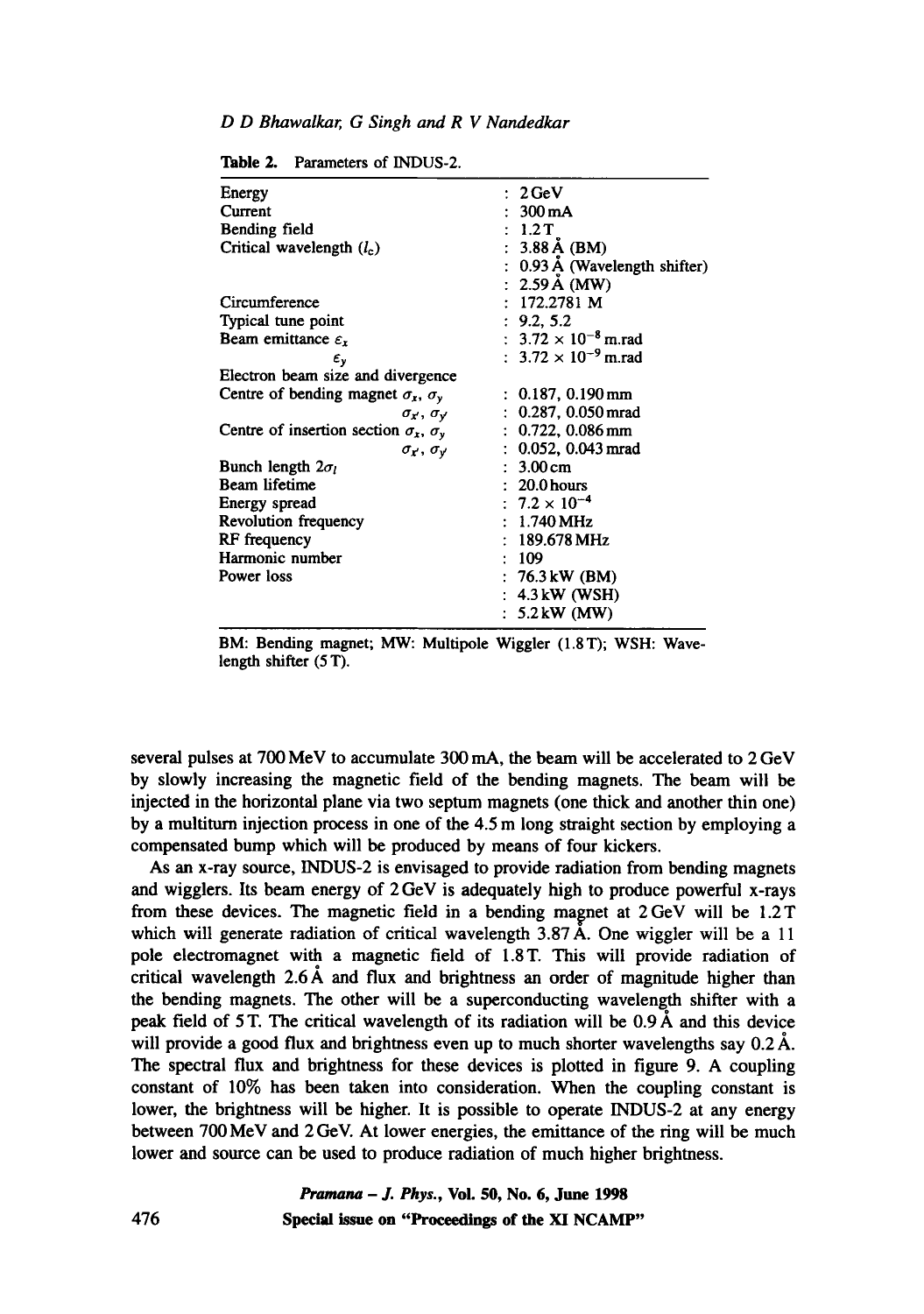

**Figure 8. Lattice functions of INDUS-2.** 



**Figure 9.** (a) Flux and (b) brightness versus photon wavelength for INDUS-2.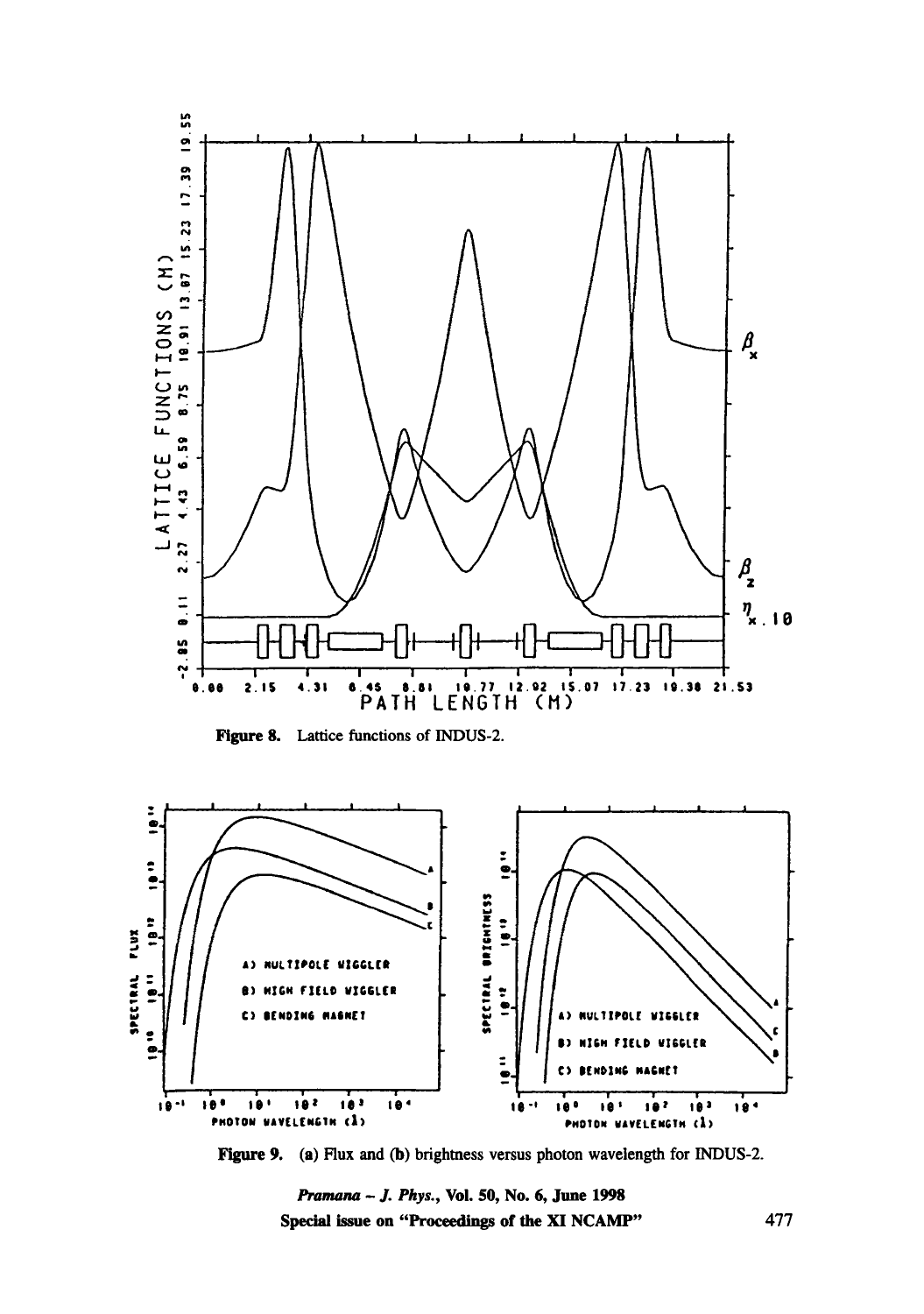## **5. Subsystems**

#### 5.1 *INDUS-1 and injector system*

In this section, we briefly discuss the basic features of magnets, RF system, vacuum system, controls, power supplies and beam diagnostics used in the microtron, synchrotron and INDUS-1. All the subsystems and components have been designed at CAT. While most of them have been fabricated at this centre, some of them have also been fabricated in other organizations in India including private industries.

Dipole magnets of INDUS- 1 are made of forged steel blocks and that of the microtron of carbon steel. All other dipoles, quadrupoles and sextupoles have been made from 0.35 mm thick laminations of cold rolled grain oriented (CRGO) silicon steel. For septum magnets, 0.1 mm thick laminations of Ni-Fe alloy were used. Kicker magnets of the synchrotron and the storage ring INDUS-1 have been fabricated using different types of indigenously developed ferrites. For characterization of these magnets, a PC/CNC based magnetic field mapping system has been developed.

Regulated power supplies have been made for dipoles, quadrupoles, sextupoles and steering magnets. In the storage ring, DC current regulated power supplies are used to energise the magnets to get stable constant magnetic fields. In the synchrotron, the magnetic fields of dipole, quadrupoles and steering magnets are varied with time following trapezoidal wave shape. The power supply used for the dipoles in the synchrotron provides a waveform in which the current increases from 20A to 1000A and due to inductive effects the overall voltage also increases from 6 V to 1.6 KV. The stability required for dipole and quadrupole power supplies is  $\sim 10^{-4}$ . Pulsed power supplies required for the septum and injection kicker magnets are voltage regulated and their currents are sine wave of half periods of few tens of microseconds with peak currents of hundred amperes repeating at 1 Hz. The extraction kicker power supply delivers a fast current pulse with a rise time of 45 nsec and a peak current of 800 A.

Two RF cavities having an operating frequency of 31.613 MHz, one for the synchrotron and the other for the storage ring INDUS-l, have been made. These are fed by two 12 kW RF power sources which mainly consists of a frequency synthesizer, a 200 W solid state driver amplifier and a power amplifier. Both the amplifiers have been built using indigenous components. The RF cavity of the microtron has an operating frequency of 2856 MHz. Several such cavities were made to optimize the performance of the microtron.

The vacuum system has been designed to maintain a pressure less than  $10^{-9}$  mbar in INDUS-1 and  $10^{-7}$  mbar in the synchrotron, the transfer lines and the microtron. The vacuum pumps used in these accelerators include turbo molecular pumps (TMP), sputter ion pumps (SIP) and titanium sublimation pumps (TSP). All vacuum chambers are made of stainless steel. The vacuum chambers for dipole magnet sections of INDUS-1 have a box type design with two tangetial ports, one for tapping synchrotron radiation and other for a distributed ion pump. The chambers for the straight sections of INDUS- 1 have been fabricated using SS tubes. For the synchrotron, to avoid magnetic field distortion due to eddy currents, SS, bellow type chambers with a wall thickness of 0.3 mm have been developed. There was no need to construct the vacuum chamber for the microtron. In this case, the beam chamber is formed by employing a suitable construction of magnet poles.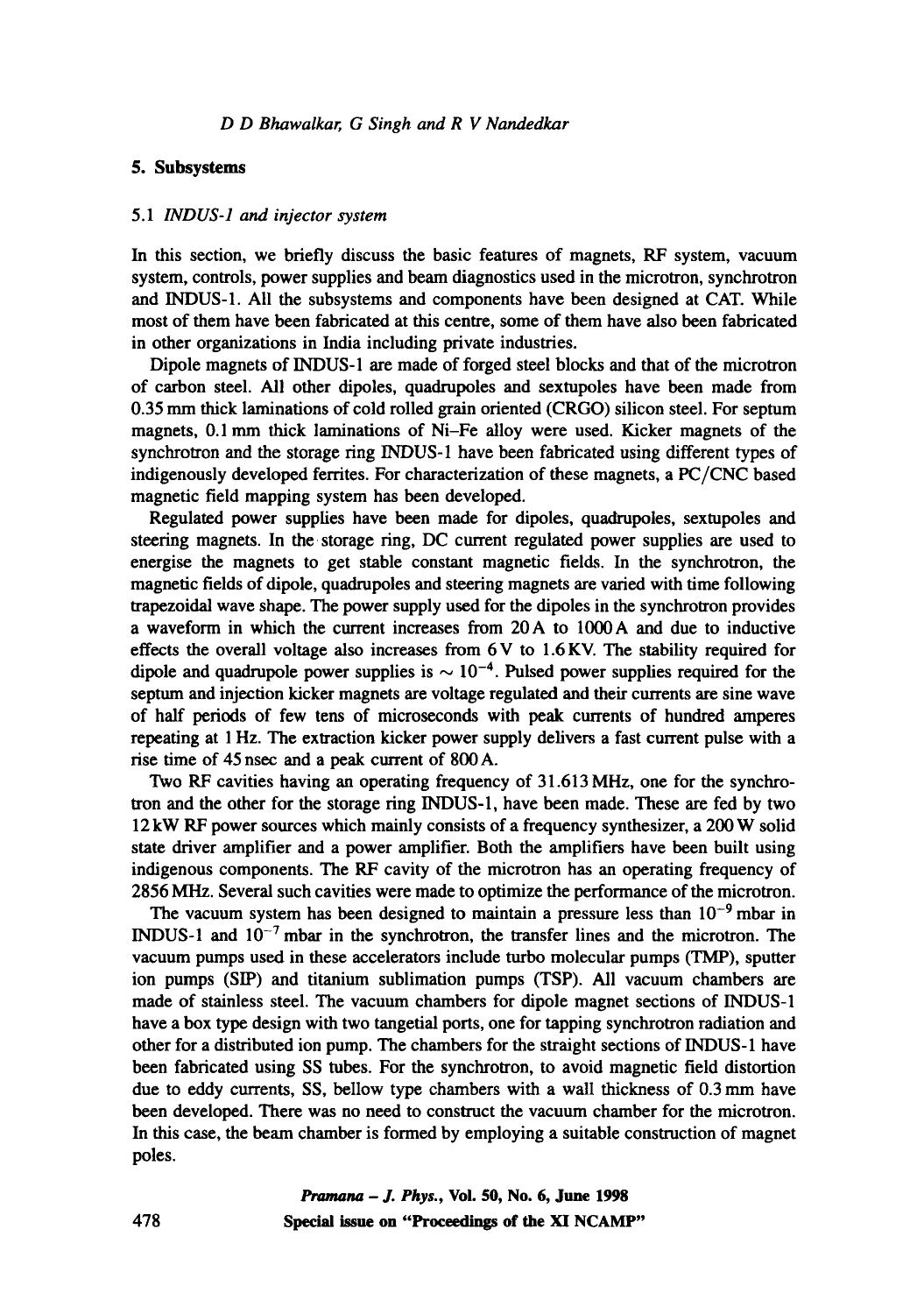The design of the control system for these accelerators is based on a modular and distributed architecture. The control system is a distributed processor network comprising personal computers serving intelligent work stations and a number of microprocessor based device controllers dedicated to the task of data acquisition, monitoring and control. As for the beam diagnostic devices required for the operation of this facility, fluorescent light monitors and current transformers have also been developed at CAT. The beam position monitors have been developed in collaboration with BINP, Russia. A DCCT for DC current measurements was procured from Bergoz, France.

A separate building has been constructed for INDUS-1. This building will also house the radiation beamlines and their user laboratories. It has a floor area of  $3700 \,\mathrm{m}^2$ . The main hall housing INDUS-1 and the synchrotron has a 10 MT capacity EOT crane with about 8 m clear headroom under the crane hook, while the rest of the area will provide 4.5 m headroom. A low conductivity water plant has been installed in the north side of the building. RCC foundation have been provided for the installation of dipole magnets. The entire building is air conditioned to maintain a clean environment and stable temperature conditions (25  $\pm$  1°C, 50% RH).

# 5.2 *INDUS-2*

The dipole magnets will be fabricated from low carbon steel having carbon less than  $0.1\%$ and all other impurities to the minimum possible levels. Since the magnets are to be ramped, the magnet core will comprise of several 40 mm thick plates stacked together with interplate insulation. Quadrupole and sextupole magnets will be made from laminations. The material for stamping is CRGO silicon steel of 0.35 mm thickness. Septum magnets will be laminated and will be made from nickel iron stampings, whereas kickers will be made of high frequency ferrites.

The dipoles, quadrupoles, sextupoles and steering magnets will be energised by DC power supplies. The current of the power supplies will be slowly ramped as the energy of electrons is increased. INDUS-2 being a high brightness source, it requires a power supply with a stability of  $5.10^{-5}$  for the dipole magnets and  $\sim 10^{-4}$  for the quadrupoles. The dipole power supply energising all the dipoles connected in series will provide a current of 900 A at 850 V. Pulsed power supplies will be used for injection septa and kickers. The pulse shape for these will be half sine waves with a width of  $200 \mu s$  for the thick septum,  $20 \mu s$  for thin septum and  $6 \mu s$  for kicker magnets. These pulsed power supplies will deliver currents of hundreds of amperes.

The RF frequency chosen for INDUS-2 is 189.678MHz which is 6 times that of the synchrotron. However, we are in the process of changing the frequency to 505.4 MHz in view of the easy availability of the RF devices and technical knowhow at this frequency. The design details of 505.4 MHz RF system are being worked out. As regards the 189MHz system, most of the details are known and in this case three RF cavities one producing a gap voltage of 750 KV and each one of the other two producing 375 KV will be required to store a beam current of 300 mA. These cavities will be capable of delivering 90 KW power to the beam.

A vacuum better than  $10^{-9}$  mbar will be maintained in INDUS-2. The choice of material for the construction of the ring vacuum envelope including the bending magnet chamber is aluminium alloy AA-5083H321. The chamber design is optimized to keep the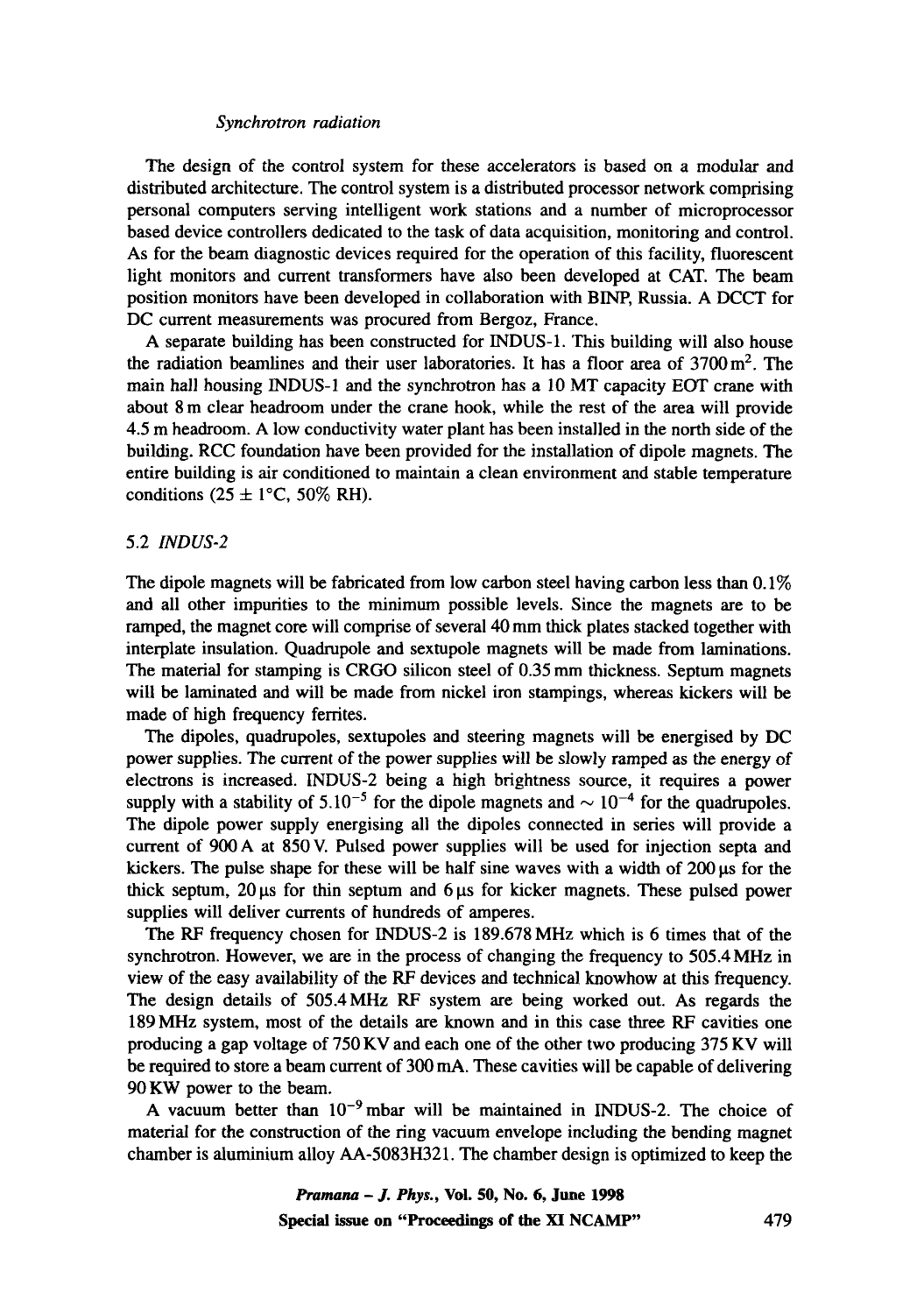#### *D D Bhawalkar, G Singh and R V Nandedkar*

cross-section variation to minimum. Baking of the chamber is envisaged by circulating pressurized hot water. The pumping system comprises TMPs for roughing and baking, SIPs and TSPs for getting ultimate vacuum of the order of  $10^{-10}$  mbar. Non-evaporable getter pumps are proposed to take care of the additional gas load due to synchrotron radiation.

The control system for INDUS-2 will be similar to that of INDUS-1. Control system architecture is a three layer system. The top layer consists of control room computers serving as user interface, operator consoles, file servers, data base managers and alarm computers. The middle layer consists of local process computers responsible to monitor and control various subsystems. The third layer is formed by equipment interface units (EIU). All these computers will be standard PC/AT 486 and Pentium with good graphics facilities. EIU will be realized by integrating different VME modules which will be developed in house. The computers are connected over two layers of network. The control system shall provide both audio and video communications.

The beam diagnostics being planned will meet all the beam physics requirements during commissioning and during smooth operation of the ring. A number of diagnostic devices such as beam position monitors, a radio frequency knock out device, synchrotron light monitors, stripline monitors, fluorescent screens, wall current monitors, a DCCT will be included in the ring.

A new building of about 12000 square meters is required to house accelerator systems of INDUS-2, its experimental beamlines and support laboratories. A 10 MT EOT crane will be installed inside the shielded ring. The open area, open to sky, is not accessible during accelerator operation. Adequate care has been taken in the structure to provide a high degree of stability for the components of the ring and experiments. The experimental hall is a polygon-near circular structure with a folded plate type roof. This hall provides about 18 m wide column free space for both the experimental beamlines and accelerator subsystems. A low conductivity water plant is being set up in a building adjacent to INDUS-2 building. The temperature inside the building will be maintained at  $25 \pm 1^{\circ}$ C.

#### **6. Beamlines**

#### 6.1 *INDUS-1 beamlines*

INDUS-1 storage ring has four bending magnets with a radius of 1 metre. Beamlines are drawn from only three bending magnets as the fourth bending magnet is close to the injection septum and the transport line. The beamlines which will be tapped from these three bending magnets [7] are shown in figure 10. The dipole magnet vacuum chamber has two ports, one at 10 degrees and other at 45 degrees. From each port two beamlines can be tapped and in all 9 beamlines can be laid down.

The front end of the beamlines consists of a fast acting shutter of closing time of  $\sim$  5 msec and a pneumatically operated slow closing gate valve (closing time  $\sim$  1 sec). In the initial stage it is proposed to operate two beamlines with one front end system. Thus three such front end systems are under construction.

Although nine beamlines can be extracted from these three bending magnets, initially only six beamlines are going to be commissioned. Inter University Consortium of the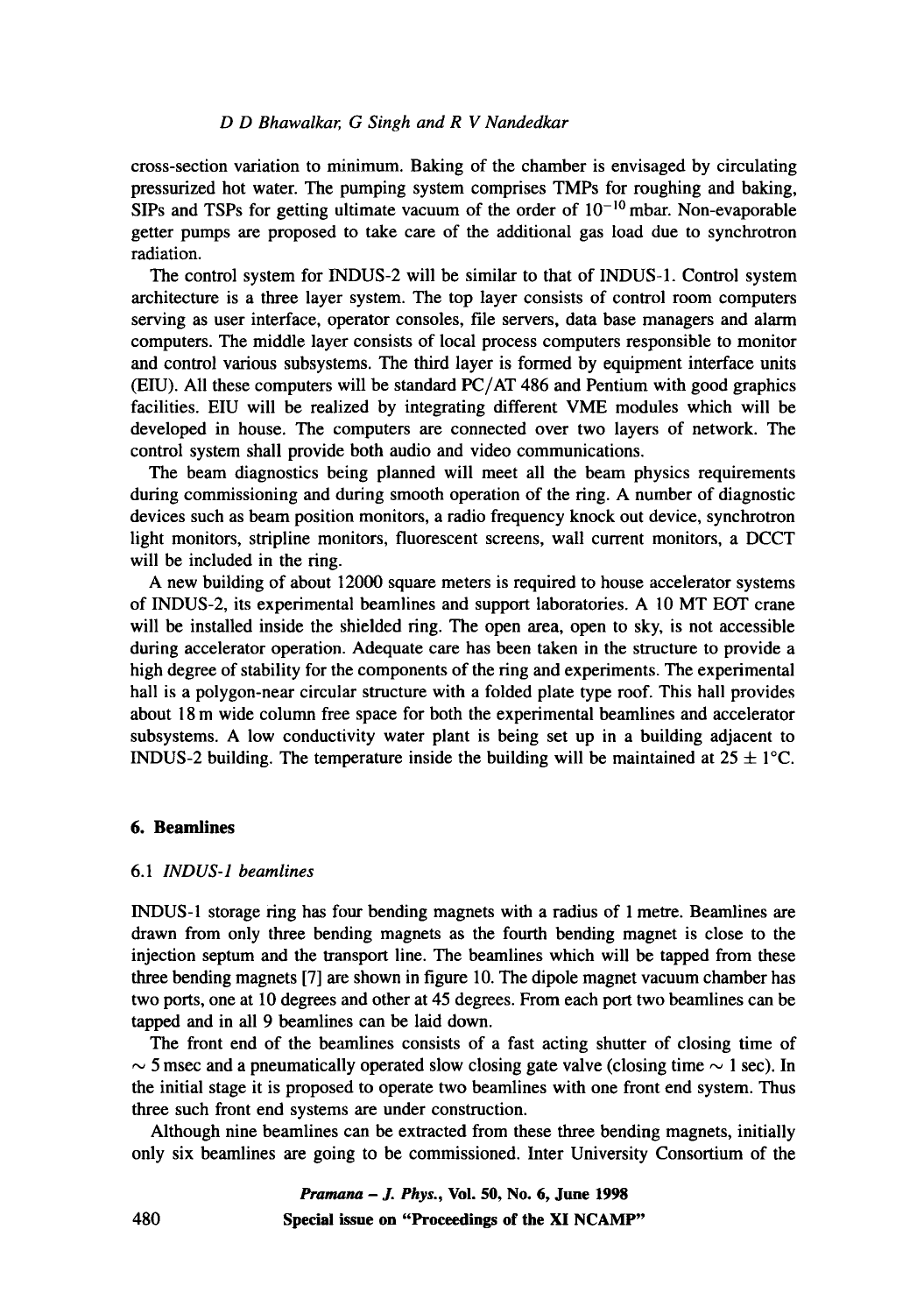

**i**<br>hys., Vol. 50, I<br>Proceedings o i. **~z e~**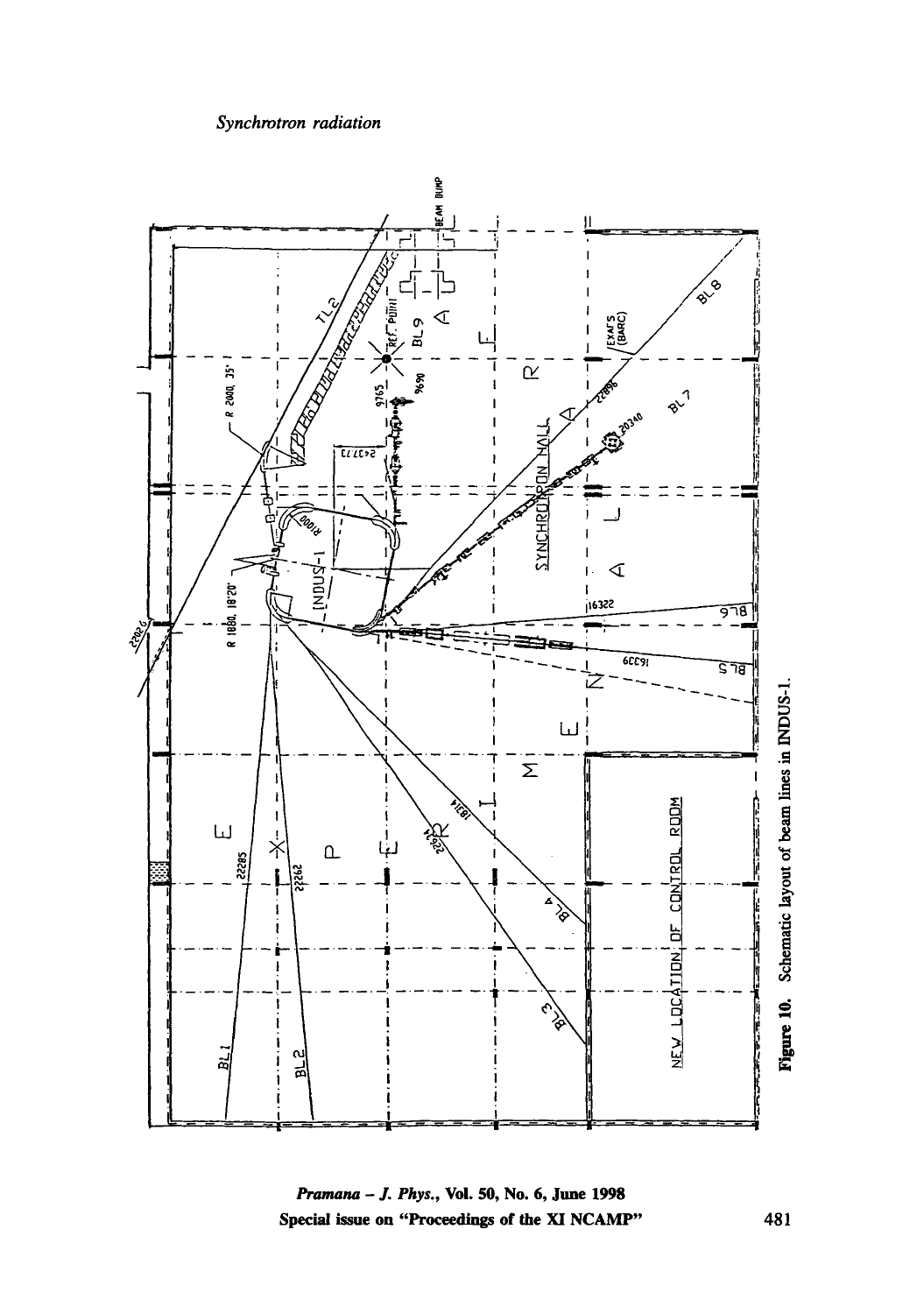

Figure 11. Optical layout of metrology beamline on INDUS-1.

University Grants Commission of India is building a beamline for the angle integrated photo emission beamline. The remaining five beamlines are being constructed by CAT/BARC. These beamlines are briefly described below:

6.1.1 *Metrology beamline:* This is a toroidal grating monochromator based beamline with toroidal mirrors as pre- and post-focusing optical components. The wavelength range that will be covered by this monochromator by using three interchangeable gratings is from 40 Å to 1000 Å with a moderate resolution of  $\sim$  500. This beamline will be a general purpose beamline and would have a reflectometer end station to check the reflectivity of optical elements like mirrors, multilayers components etc. The optical layout of this beamline is given in figure 11 [8].

The reflectometer chamber is 700 mm in diameter and 510 mm in height. A goniometer is fixed into this on which specimen will be mounted. The detector will have a soft x-ray detector (photo diodes with end cap removed). The sample and the detector will be moved in 0-20 geometry. The spectrometer will be controlled through a computer.

6.1.2 *Photo physics beamline:* This is a Seya Nomioka monochromator based beamline which will cover wavelength range from  $150-3000$  Å. The pre-mirror is a toroidal mirror installed at a distance of 2.5 metres from the source point. The acceptance angle of the mirror is 45 mrad horizontal and 6 mrad vertical. The 1 metre SM monochromator was fabricated in house with a designed resolution of  $0.5 \text{ Å}$  at  $1000 \text{ Å}$  with  $100 \text{ micron slit}$ width. The post focusing mirror is again a toroidal mirror which focuses a monochromatized beam of photon from the exit slit of the monochromator on to the sample in the sample chamber with an expected flux of  $10^{10}$  ph/sec. This beamline will be used for time resolved spectroscopy.

*6.1.3 VUV spectroscopy beamline:* A 6.65 metre off axis Eagle mount spectrograph will be used as a monochromator. The pre-optics consists of three cylindrical mirrors to focus a 60 mrad (H) and 6 mrad (V) divergent beam to the entrance slit of the spectrograph. The beamline will cover the photon energy range from  $4-40 \text{ eV}$  with a resolution of  $2 * 10^5$ . The beamline is intended to be used to carry out high resolution studies of atoms and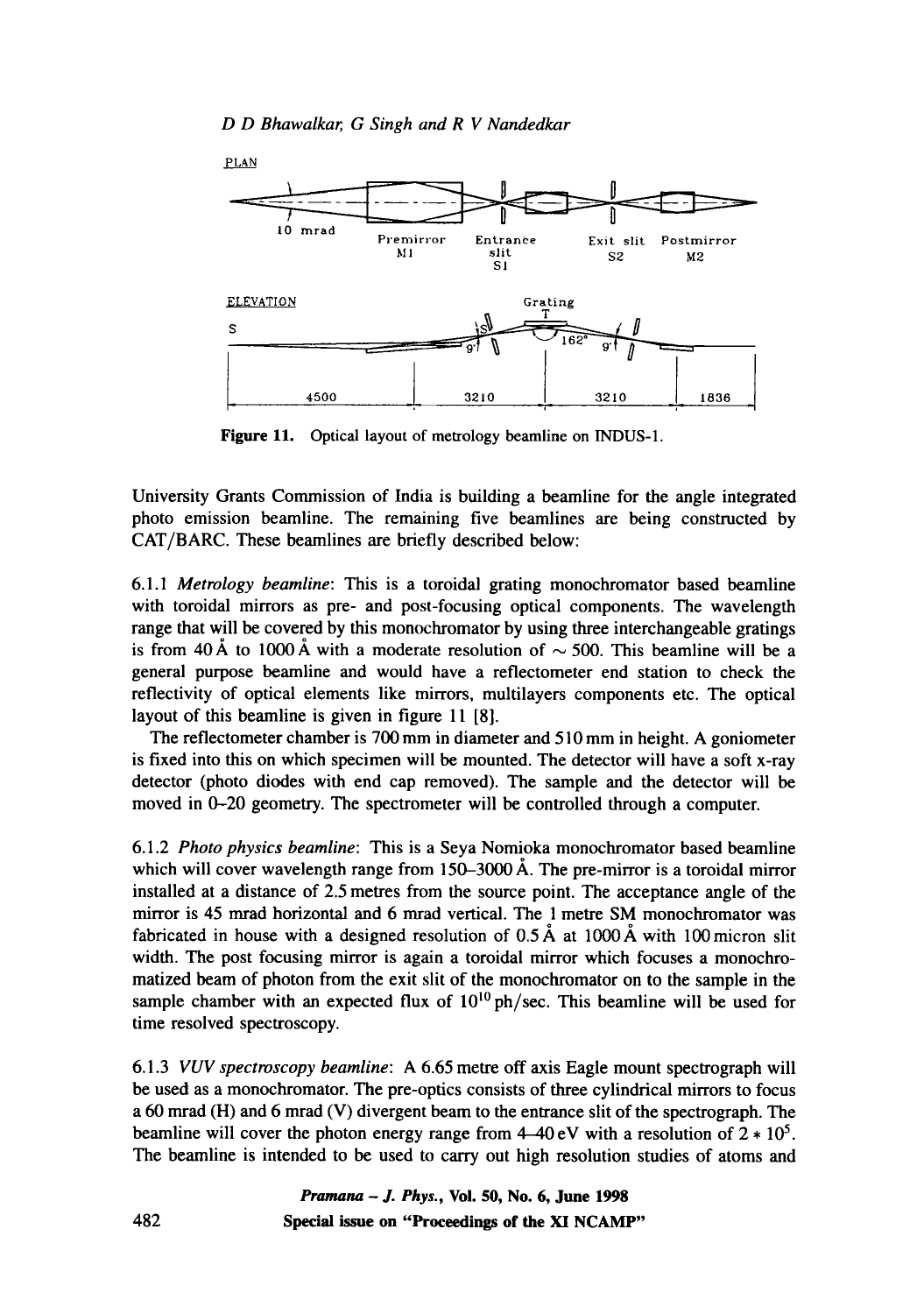molecules. For these purposes, the sample in the vapor state will be kept in the absorption cells. To study refractory materials an absorption cell with a high temperature furnace is planned.

6.1.4 *Photoelectron spectroscopy beamline:* This is again a toroidal grating monochromator based beamline with toroidal mirrors as pre- and post-focusing optical elements. The monochromator has a focal length of 1414 mm. The wave length that will be covered by this monochromator will be the same as that of the metrology beamline. The photo electron spectrometer has been designed to perform experiments both in the angle resolved and the angle integrated modes. The angle resolved energy analyser is a 100mm mean diameter hemispherical electrostatic analyser. This hemispherical analyser is coupled to a two axis goniometer placed in an ultra high vacuum chamber. The analyser can be rotated through  $360^\circ$  in both the planes, parallel and perpendicular to the sample. The rotation about either axis is independent of other. However in the actual set up the rotation in the parallel plane is restricted due to the presence of other hemispherical analyser to be used for the angle integrated photoemission spectrometry. The angle integrated analyser has been provided with an acceptance angle of  $22.5^\circ$  to facilitate collection of the photo electrons from the entire sample and with an expected resolution of 100meV at 50eV band pass energy. The ultra high vacuum chamber of the spectrometer is also provided with an LEED/Auger apparatus, an ion gun for sample cleaning, a sample preparation chamber and a sample transfer mechanism.

6.1.5 *Photo absorption spectroscopy beamline:* This beamline will be used to study Ledge absorption spectroscopy. The perfecting optics will be an elliptical mirror. A plane grating monochromator will be used as the dispensing element. The wavelength range that will be covered is from 20–1225 Å. The resolution is aimed at  $\sim$  1000.

# 6.2 *INDUS-2 beamlines*

In INDUS-2, four beamlines are planned in the first phase. These beamlines are for experiments in EXAFS, trace element analysis, diffraction and magnetic circular dichroism (MCD). The EXAFS and trace element analysis beamlines will be built on bending magnets. The diffraction beamline will be built on a high field wiggler and MCD beamline will be built on an elliptical undulator whose specifications are yet to be finalized.

# **7. Conclusion**

The microtron and synchrotron have been fully commissioned. Initial trials for circulating electron beam in INDUS-1 in the absence of the injection kicker were successful. It is hoped that after installation of the kicker, it will be possible to store electrons in this ring and the ring will be available to users towards the end of 1998. Most of the INDUS-1 beamlines are ready to be installed on the ring. The development work on INDUS-2 is in full swing. The building is scheduled to be completed by 2000 and with the experience gained commissioning INDUS-l, this ring will be operational by 2002.